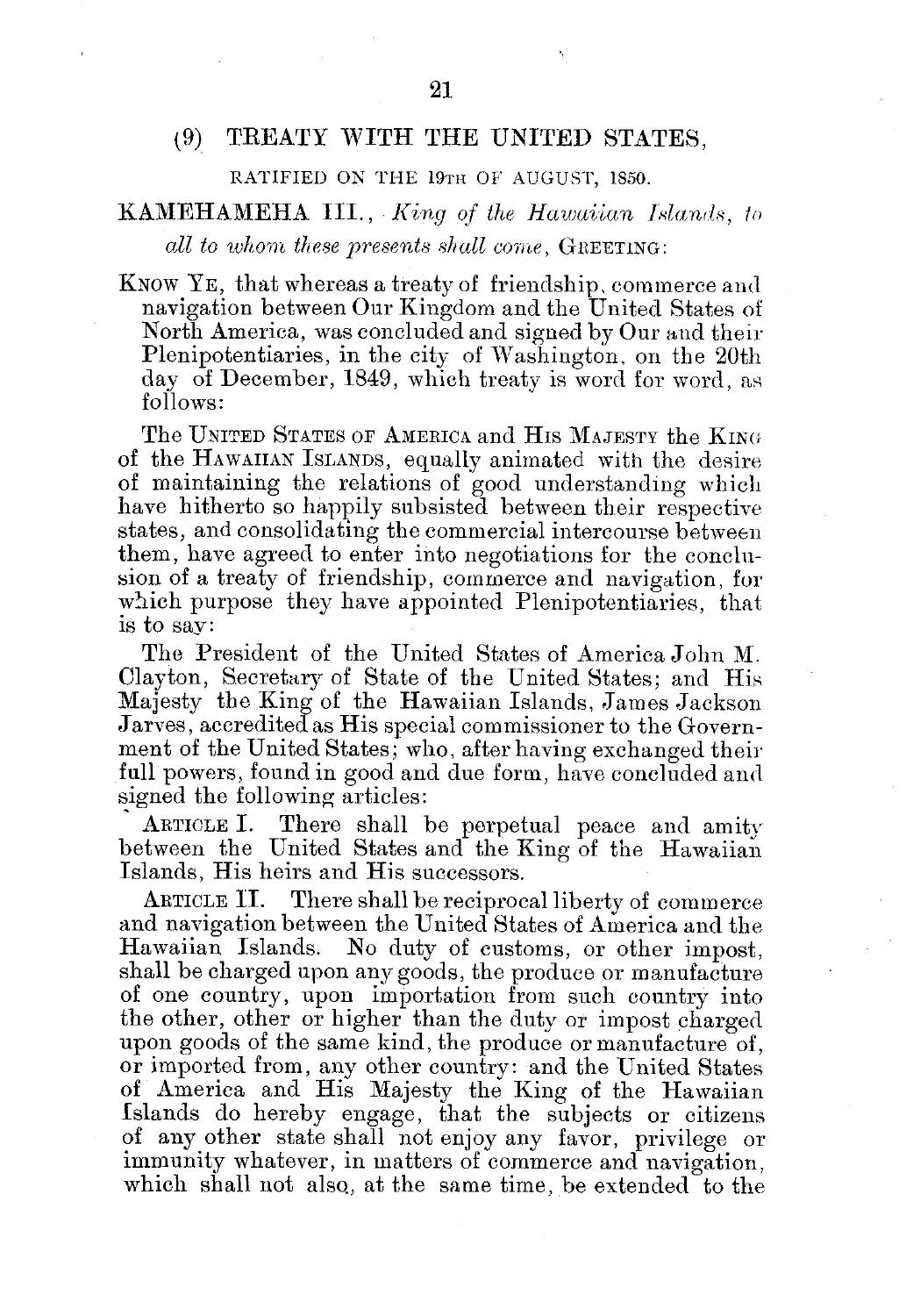subjects or citizens of the other contracting parties gratuitously, if the concession in favor of that other state shall have been gratuitous, and in return for a compensation, as nearly as possible, of proportionate value and effect, to be adjusted by mutual agreement, if the concession shall have been conditional.

ARTICLE III. All articles the produce and manufacture of either country which can legally be imported into either country from the other, in ships of that other country, and thence coming, shall, when so imported, be subject to the same duties, and enjoy the same privileges, whether imported in ships of the one country, or in ships of the other; and in like manner, all goods which can legally be exported or re-exported from either country to the other, in ships of that other country, shall, when so exported or re-exported, be subject to the same duties, and be entitled to the same privileges, drawbacks, bounties and allowances, whether exported in ships of the one country or in ships of the other; and all goods and articles, of whatever description, not beigg of the produce or manufacture of the United States, which can be legally imported into the Sandwich Islands, shall, when so imported in vessels of the United States, pay no other or higher duties, imposts or charges, than shall be payable upon the like goods and articles, when imported in the vessels of the most favored foreign nation other than the nation of which the said goods and articles are the produce or manufacture.

ARTICLE IV. No duties of tonnage, harbor, light-houses, pilotage, quarantine, or other similar duties, of whatever nature, or under whatever denomination, shall be imposed in ARTICLE IV. No duties of tonnage, harbor, light-houses, pilotage, quarantine, or other similar duties, of whatever nature, or under whatever denomination, shall b voyages between the United States of America and the Hawaiian Islands, if laden, or in respect of any voyage, if in ballast, which shall not be equally imposed in the like cases on national vessels.

ARTICLE V. It is hereby declared, that the stipulations of the present treaty are not to be understood as applying to the navigation and carrying trade between one port and another situated in the States of either contracting party, such navigation and trade being reserved exclusively to national vessels.

ARTICLE VI. . Steam vessels of the United States which may be employed by the Government of the said States, in the carrying of their public mails across the Pacific Ocean,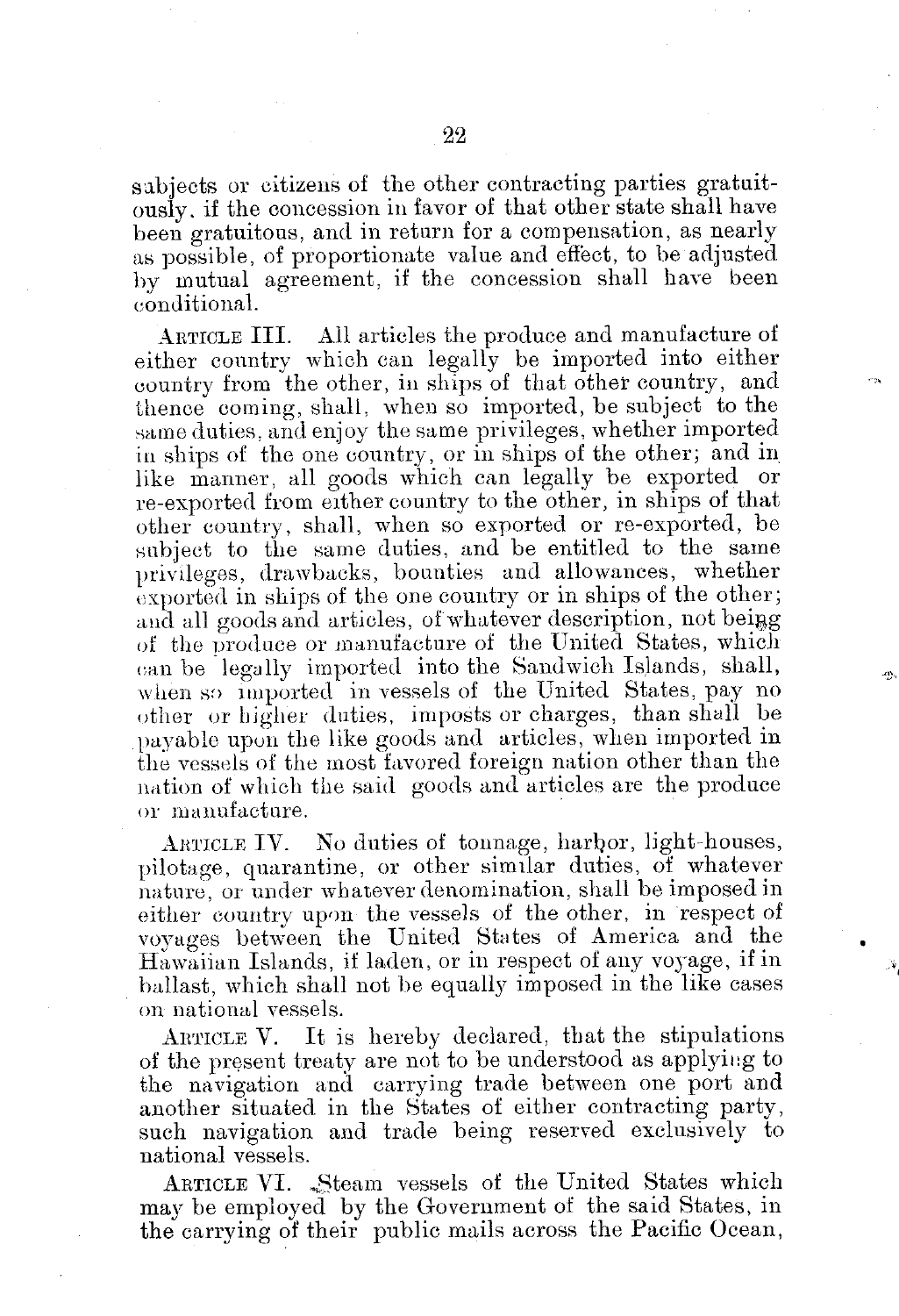or from one port in that ocean to another, shall have free access to the ports of the Sandwich Islands, with the privilege of stopping therein to refit, to refresh, to land passengers and their baggage, and for the transaction of any business pertaining to the public mail service of the United States, and shall be subject in such ports to no duties of tonnage, harbor, light-houses, quarantine, or other similar duties of whatever nature or under whatever denomination.

ARTICLE VII. The whaleships of the United States shall have access to the ports of Hilo, Kealakekua and Hanalei, in the Sandwich Islands, for the purposes of refitment and refreshment, as well as to the ports of Honolulu and Lahaina. which only are ports of entry for all merchant vessels, and in all the above-named ports, they shall be permitted to trade or barter their supplies or goods, excepting spirituous liquors, to the amount of two hundred dollars  $a\bar{d}$  valorem for each vessel, without paying any charge for tonnage or harbor dues of any description, or any duties or imposts whatever upon the goods or articles so traded or bartered. They shall also be permitted, with the like exemption from all charges for tonnage and harbor dues, further to trade or barter, with the same exemption as to spirituous liquors, to the additional amount of one thousand dollars, ad valorem, for each vessel, paying upon the additional goods, and articles so traded and bartered, no other or higher duties, than are payable on like goods, and articles, when imported in the vessels and by the citizens or subjects of the most favored foreign nation. They shall also be permitted to pass from port to port of the Sandwich Islands for the purpose of procuring refreshments, but they shall not discharge their seamen or land their passengers in the said Islands, except at Lahaina and Honolulu, and in all ports named in this article, the whaleships of the United States shall enjoy iu all respects whatsoever, all the rights, privileges and immunities, which are enjoyed by, or shall be granted to, the whaleships of the most favored foreign nation. The like privilege of frequenting the three ports of the Sandwich Islands, aboved named in this article, not being ports of entry for merchant vessels, is also guaranteed to all the public armed vessels of the United States. But nothing in this article shall be construed as authorizing any vessel of the United States, having on board any disease usually regarded as requiring quarantine, to enter, during the continuance of such disease on board, any port of the Sandwich Islands, other than Lahaina or Honolulu.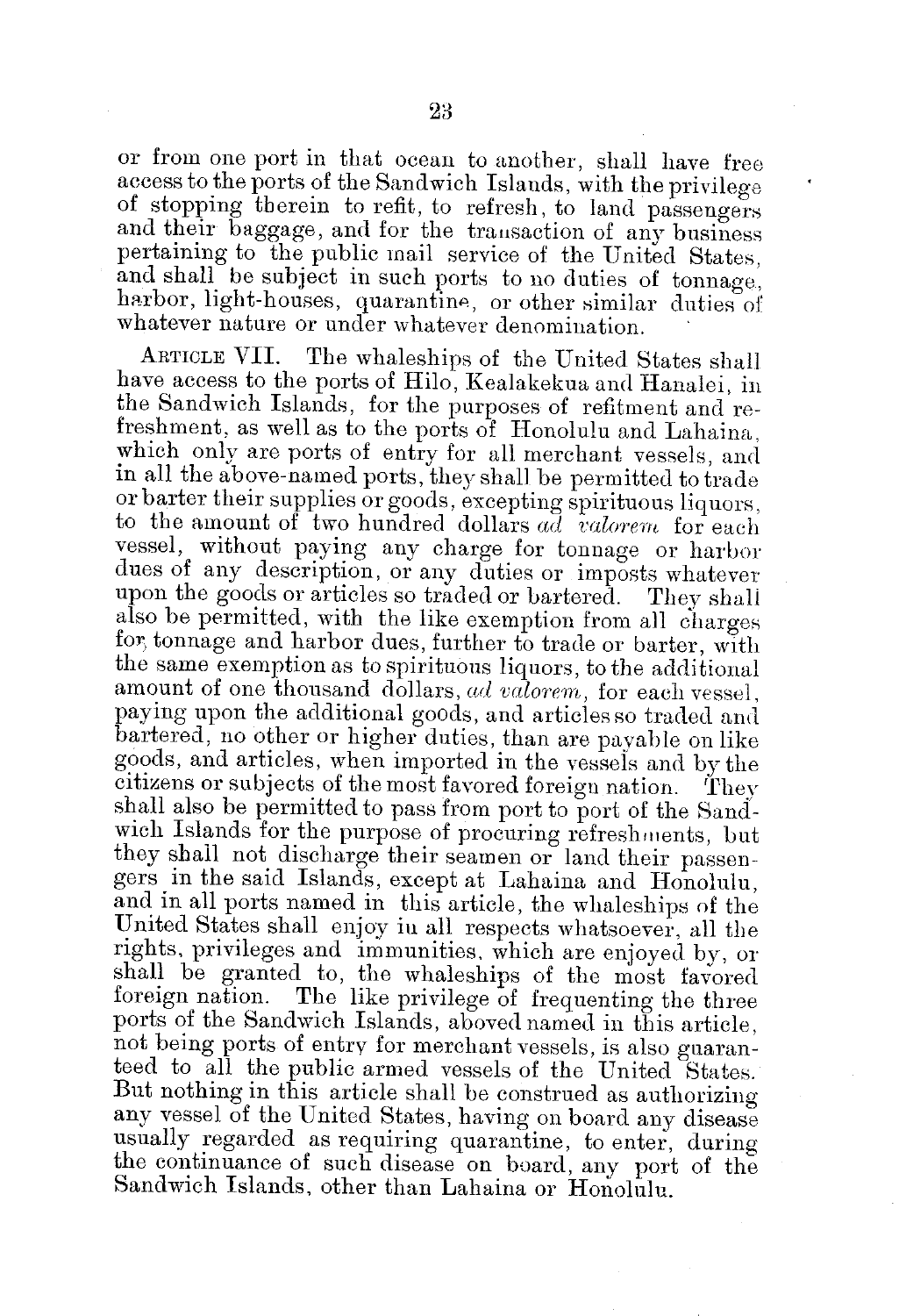ARTICLE VIII. The contracting parties engage, in regard to the personal privileges that the citizens of the United States of America shall enjoy in the dominions of His Majesty the King of Hawaiian Islands, and the subjects of His said Majesty in the United States of America, that they shall have free and undoubted right to travel and to reside in the states of the two high contracting parties, subject to the same precautions of police which are practised towards the subjects or citizens of the most favored nations. They shall be entitled to occupy dwellings and warehouses, and to dispose of their personal property of every kind and description, by sale, gift, exchange, will, or in any other way whatever, without the smallest hindrance or obstacle; and their heirs or representatives, being subjects or citizens of the other contracting party, shall succeed to their personal goods, whether by testament *ab intestator*; and may take possession thereof, either by themselves, or by others acting for them, and dispose of the same at will, paying to the profit contracting party, shall succeed to their personal goods, whether by testament  $ab$  intestator; and may take possession thereof, either by themselves, or by others acting for them, and dispose of the same at will, paying t subject to pay in like cases. And in case of the absence of the heirs and representative, such care shall be taken of the said goods as would be taken of the goods of a native of the same country in like case, until the lawful owner may take measures for receiving them. And if a question should arise among several claimants as to which of them said goods belong, the same shall be decided finally by the laws and judges of the land wherein the said goods are. "Where, on the decease of any person holding real estate within the territories of one party, such real estate would, by the laws of the land, descend on a citizen or subject of the other, were he not disqualified by alienage, such citizen or subject shall be allowed a reasonable time to sell the same, and to withdraw the proceeds without molestation, and exempt from all duties of detraction on the part of the government of the respective states. The citizens or subjects of the contracting parties shall not be obliged to pay, under any pretense whatever, any taxes or impositions, other or greater than those which are paid, or may hereafter be paid, by the subjects or citizens of the most favored nation in the res pective states of the high contracting parties. They shall be exempt from all military service, whether by land or by sea; from forced loans, and from every extraordinary contribution not general and by laws etablished. Their dwellings, warehouses, and all premises appertaining thereto,

e>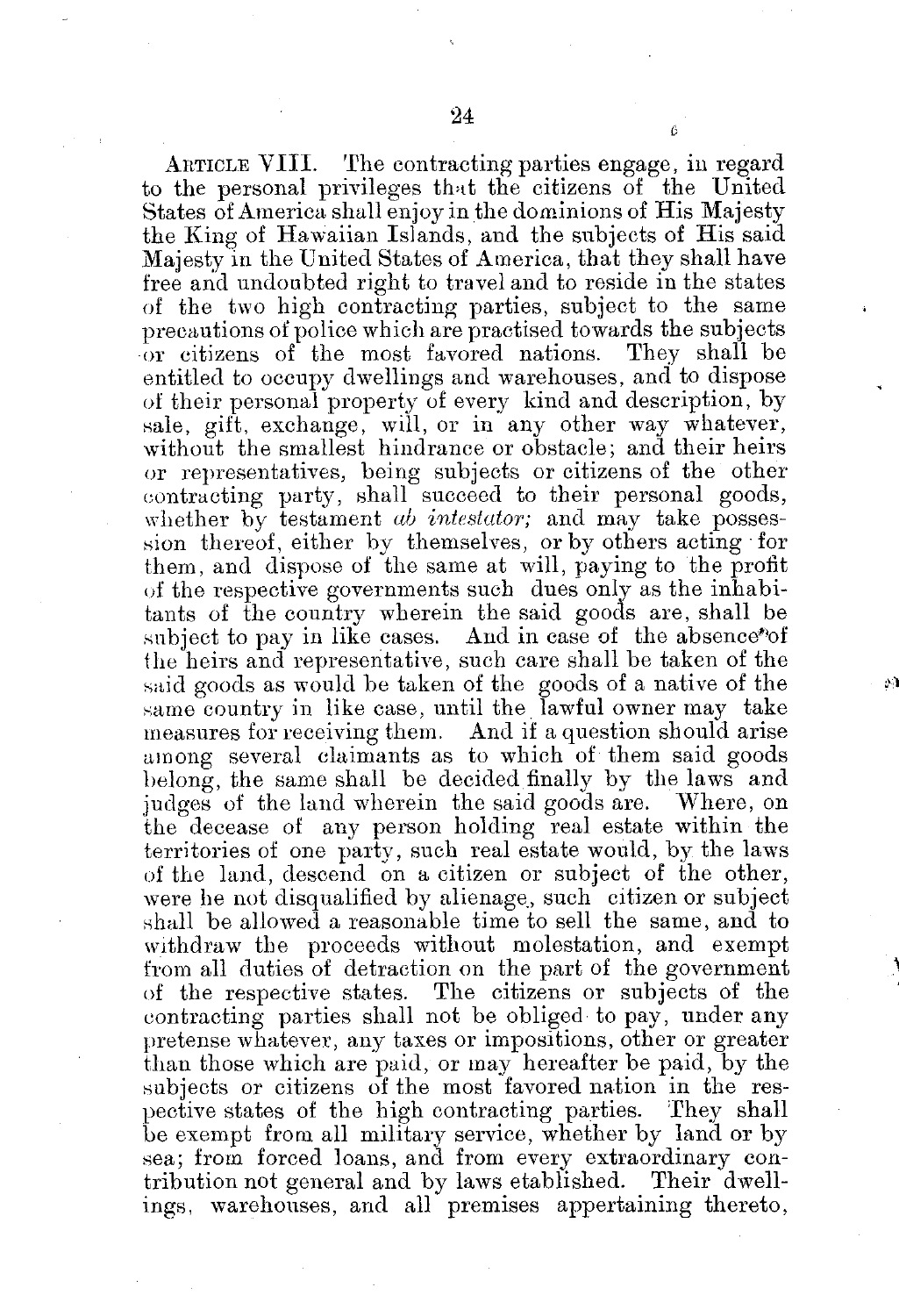destined for the purposes of commerce or residence, shall be respected. No arbitrary search of, or visit to their houses, No arbitrary search of, or visit to their houses, and no arbitrary examination or inspection whatever of the books, papers or accounts of their trade, shall be made; but such measures shall be executed only in conformity with the legal sentence of a competent tribunal; and each of the two contracting parties engages that the citizens or subjects pf the other residing in their respective states, shall enjoy their property and personal security, in as full and ample manner as their own citizens or subjects, or the subjects or citizens of the most favored nation, but subject always to the laws and statutes of the two countries respectively.

ARTICLE IX. The citizens and subjects of each of the two contracting parties shall be free in the States of the other to manage their own affairs themselves, or to commit those affairs to the management of any persons whom they may appoint as their broker, factor or agent, nor shall the citizens and subjects of the two contracting parties be restrained in their choice of persons to act in such capacities, nor shall they be called upon to pay any salary or remuneration to any porson whom they shall not choose to employ. Absolute freedom shall be given in all cases to the buyer and seller to bargain together and to fix the price of any goods or merchandise imported into, or to be exported from the States and dominions of the two contracting parties; save and except generally such cases wherein the laws and usages of the country may require the intervention of any special agents in the States and dominions of the contracting parties. But nothing contained in this or any other article of the present treaty shall be construed to authorize the sale of spirituous liquors to the natives of the Sandwich Islands farther than such sale may be allowed by the Hawaiian laws.

ARTICLE X. Each of the two contracting parties may have, in the ports of the other, consuls, vice-consuls, and commercial agents, of their own appointment, who shall enjoy the same privileges and powers with those of the most favored nation; but if any such consuls shall exercise commerce, they shall be subject to the same laws and usages to which the private individuals of their nation are subject in the same place. The said consuls, vice-consuls, and commercial agents are authorized to require the assistance of the local authorities for the search, arrest, detention and imprisonment of the deserters from the ships of war and merchant vessels of their country. For this purpose, they shall apply

4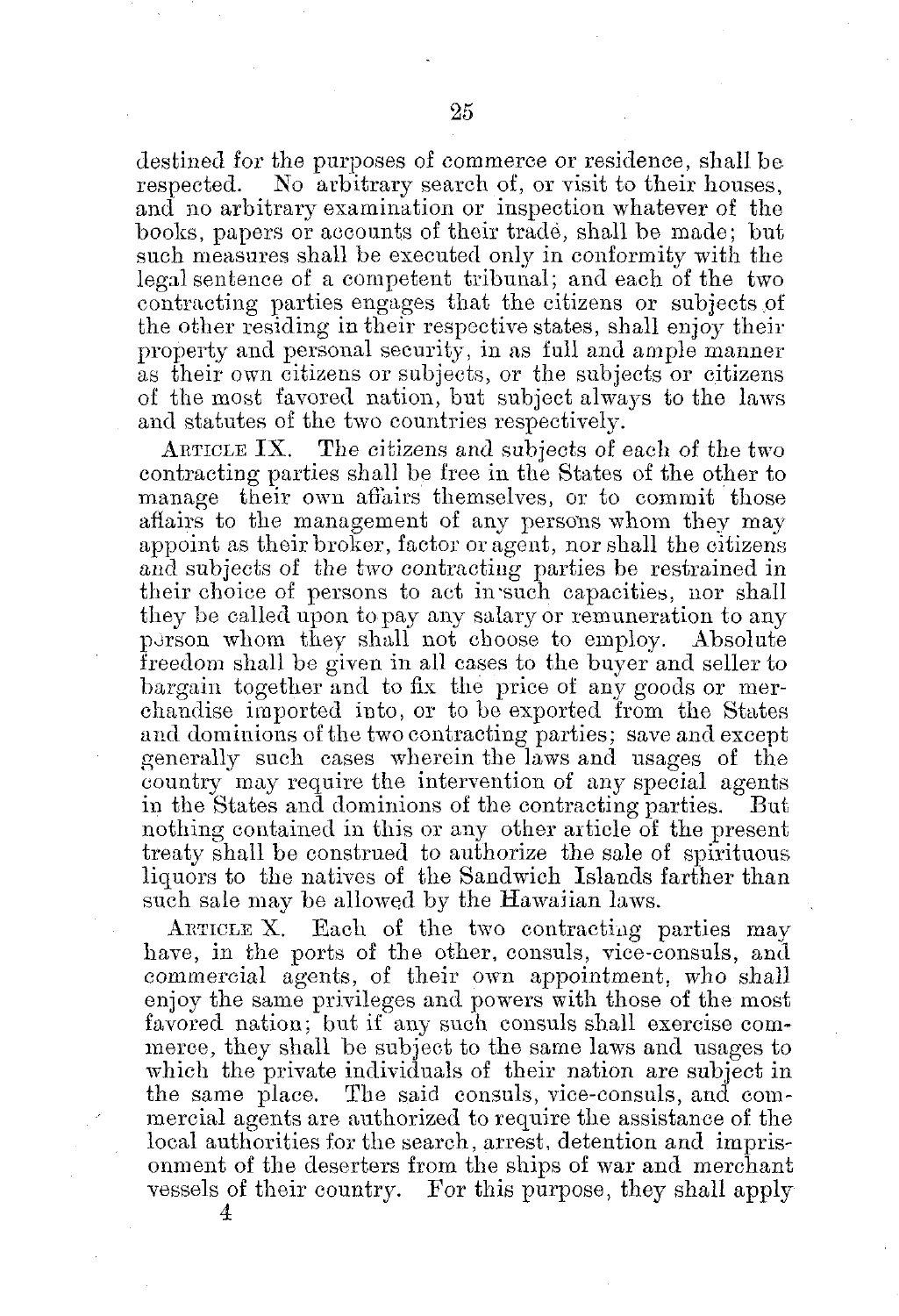to the competent tribunals, judges and officers, and shall in writing demand the said deserters, proving by the exhibition of registers of the vessels, the rolls of the crews, or by other official documents, that such individuals formed part of the crews; and this reclamation being thus substantiated, the surrender shall not be refused. arrested, shall be placed at the disposal of the said consuls, vice-consuls or commercial agents, and may be confined in the public prisons at the request and cost of those who shall claim them, in order to be detained until the time when they shall be restored to the vessel to which they belonged, or sent back to their own country, by a vessel of the same nation, or any other vessel whatsoever. The agents, owners nation, or any other vessel whatsoever. or masters of vessels on account of whom the deserters have been apprehended, upon the requisition of the local authorities shall be required to take or send away such deserters from the states and dominions of the contracting parties, or give such security for their good conduct as the law may require. But if not sent back nor reclaimed within six months from the day of their arrest, or if all the expenses of such imprisonment are not defrayed by the party causing such arrest and imprisonment, they shall be set at liberty, and shall not be again arrested for the same cause. However, if the deserters should be found to have committed any crime or offense, their surrender may be delayed until the tribunal before which their case shall be depending shall have pronounced its sentence, and such sentence shall have been carried into effect.

ARTICLE XI. It is agreed that perfect and entire liberty of conscience shall be enjoyed by the citizens and subjects been carried into effect.<br>ARTICLE XI. It is agreed that perfect and entire liberty<br>of conscience shall be enjoyed by the citizens and subjects<br>of both the contracting parties, in the countries of the one<br>and the other, wit molested on account of their religious belief. But nothingcontained in £his article shall be construed to interfere with the exclusive right of the Hawaiian Government to regulate for itself the schools which it may establish or support within its jurisdiction.

ARTICLE XII. If any ships of war or other vessels be wrecked on the coasts of the states or territories of either of the contracting parties, such ships or vessels, or any parts thereof, and all furniture and appurtenances belonging thereunto, and all goods and merchandise which shall be saved therefrom, or the produce thereof if sold, shall be faithfully restored with the least possible delay to the proprietors,

 $\mathfrak{g}$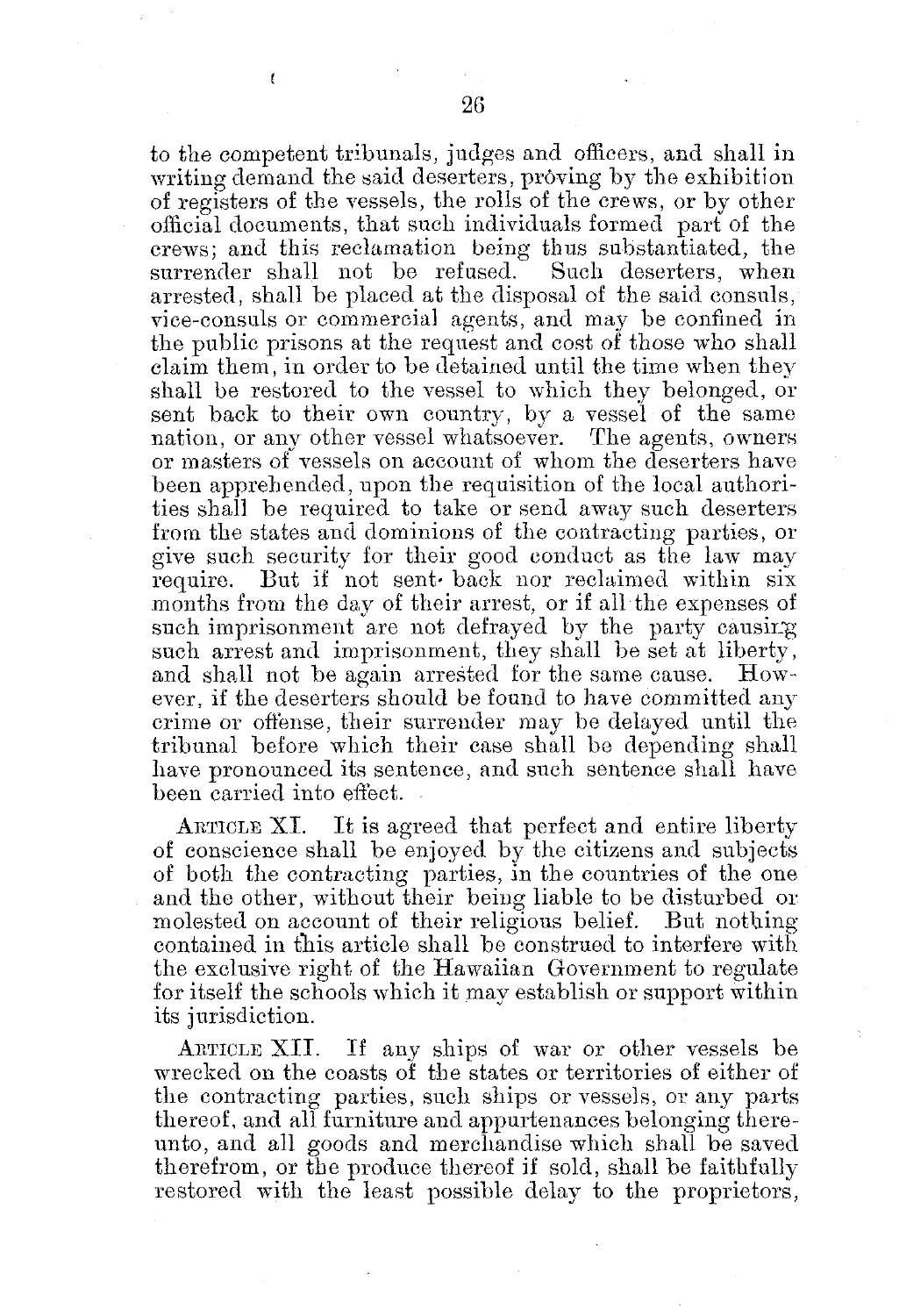upon being claimed by them, or by their duly authorized 27<br>
upon being claimed by them, or by their duly authorized<br>
factors; and if there are no such proprietors or factors on the<br>
spot, then the said goods and merchandise, or the proceeds thereof, as well as all the papers found on board such wrecked ships or vessels, shall be delivered to the American or Hawaiian consul, or vice-consul, in whose district the wreck may have taken place; and snch consul, vice-consul, proprietors or factors, shall pay only the expenses incurred in the preservation of the property, together with the rate of salvage and expenses of quarantine which would have been payable in the like case of a wreck of a national vessel; and the goods and merchandise saved from the wreck shall not be subject to duties unless entered for consumption; it being understood that in case of any legal claim upon such wreck, goods or merchandise, the same shall be referred for decision to the competent tribunals of the country.

ARTICLE XIII. The vessels of either of the two contracting parties which may be forced by stress of weather or other cause into one of the ports of the other, shall be exempt from all duties of port or navigation paid for the benefit of the State, if the motives which led to their seeking refuge be real and evident, and if no cargo be discharged or taken on board, save- such as may relate to the subsistence of the crew, or be necessary for the repair of the vessels, and if they do not stay in port beyond the time necessary, keeping in view the cause which led to their seeking refuge.

ARTICLE XIV. The contracting parties mutually agree to surrender, upon official requisition, to the authorities of each, all persons who, being charged with the crimes of murder, piracy, arson, robbery, forgery, or the utterance of forged paper, committed within the jurisdiction of either, ARTICLE XIV. The contracting parties mutually agree to<br>surrender, upon official requisition, to the authorities of<br>each, all persons who, being charged with the crimes of<br>murder, piracy, arson, robbery, forgery, or the utt that this shall only be done upon such evidence of criminality as, according to the laws of the place where the person so charged shall be found, would justify his apprehension and commitment for trial if the crime had there been committed; and the respective judges and other magistrates of the two governments, shall have authority, upon complaint made under oath, to issue a warrant for the apprehension of the person so charged, that he may be brought before such judges or other magistrates respectively, to the end that the evidence of criminality may be heard and considered; and if, on such hearing, the evidence be deemed sufficient to sus tain the charge, it shall be the duty of the examining judge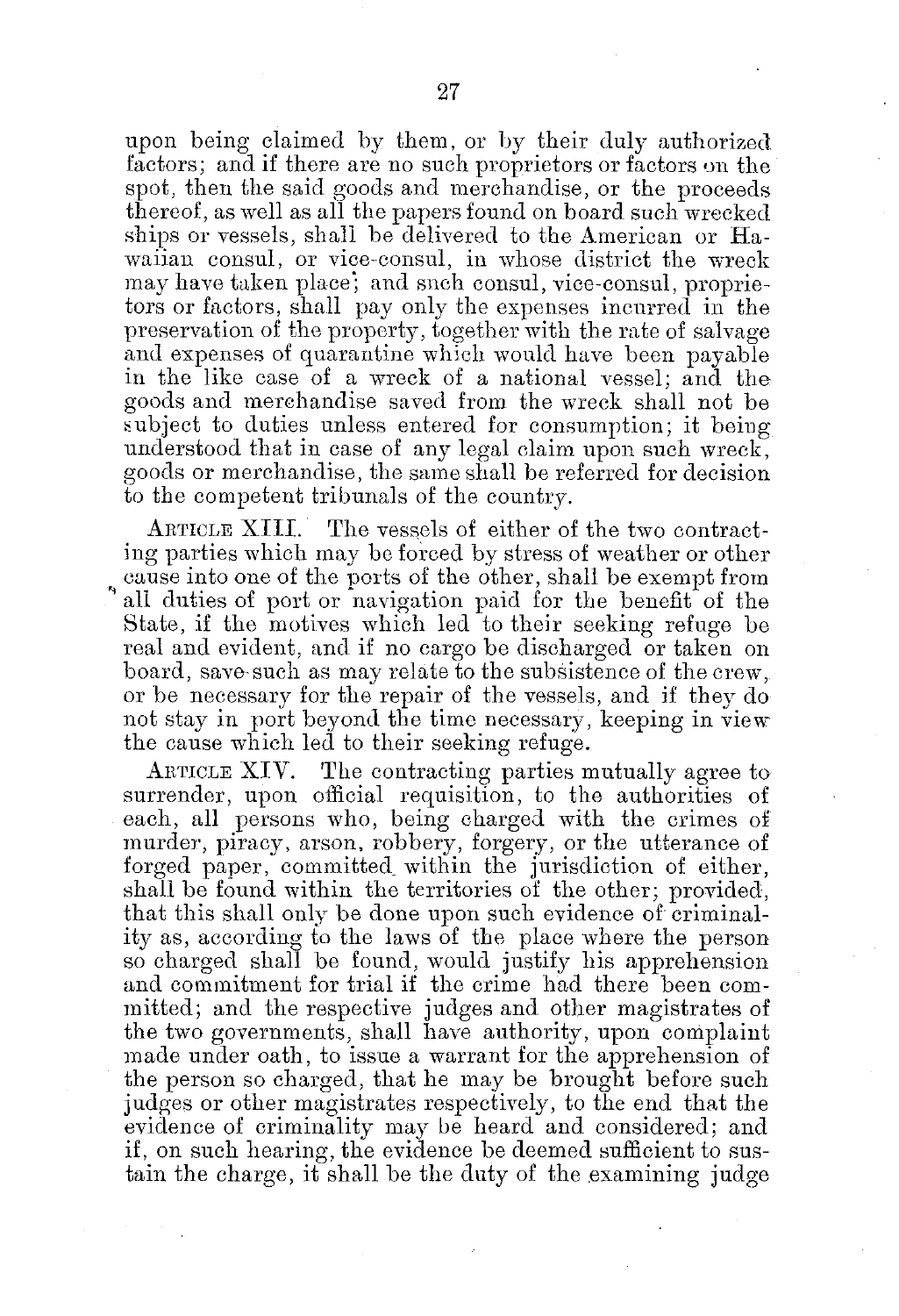or magistrate to certify the same to the proper executive authority, that a warrant may issue for the surrender of such fugitive. The expense of such apprehension and delivery shall be borne and defrayed by the party who makes the requisition and receives the fugitive.

ARTICLE XV. So soon as steam or other mail packets under the flag of either of the contracting parties, shall have commenced running between their respective ports cf entry, the contracting parties agree to receive at the Post Offices of those ports all mailable matter, and to forward it as directed, the destination being to some regular Post Office of either country; charging thereupon the regular postal rates as established by law in the territories of either party receivingsaid mailable matter, in addition to the original postage of the office whence the mail was sent. Mails for the United the office whence the mail was sent. States shall be made up at regular intervals at the Hawaiian Post Office, and dispatched to ports of the United States, the Postmasters at which ports shall open the same, and forward the enclose matter as directed, crediting the Hawaiian Government with their postages as established by law and stamped upon each manuscript or printed sheet.

All mailable matter destined for the Hawaiian Islands shall be received at the several Post-offices in the United States and forwarded to San Francisco or other ports on the Pacific Coast of the United States, whence the Post-masters shall dispatch it by the regular mail packets to Honolulu, the Hawaiian Government agreeing on their part to receive and collect for and credit' the Post-office Department of the United States with the United States rates charged thereupon. It shall be optional to pre-pay postage on letters in either country, but postage on printed sheets and newspapers shall in all cases be pre-paid. The respective Post-office Departments of the contracting parties shall, in their accounts, which are to be adjusted annually, be credited with all dead letters returned.

ARTICLE XVI. The present treaty shall be in force from the date of the exchange of the ratifications for the term of ten years, and further, until the end of twelve months after either of the contracting parties shall have given notice to the other of its intention to terminate the same, each of the said contracting parties reserving to itself the right of giving such notice at the end of the said term of ten years, or at any subsequent term. Any citizen or subject of either party infringing the articles of this treaty shall be held responsible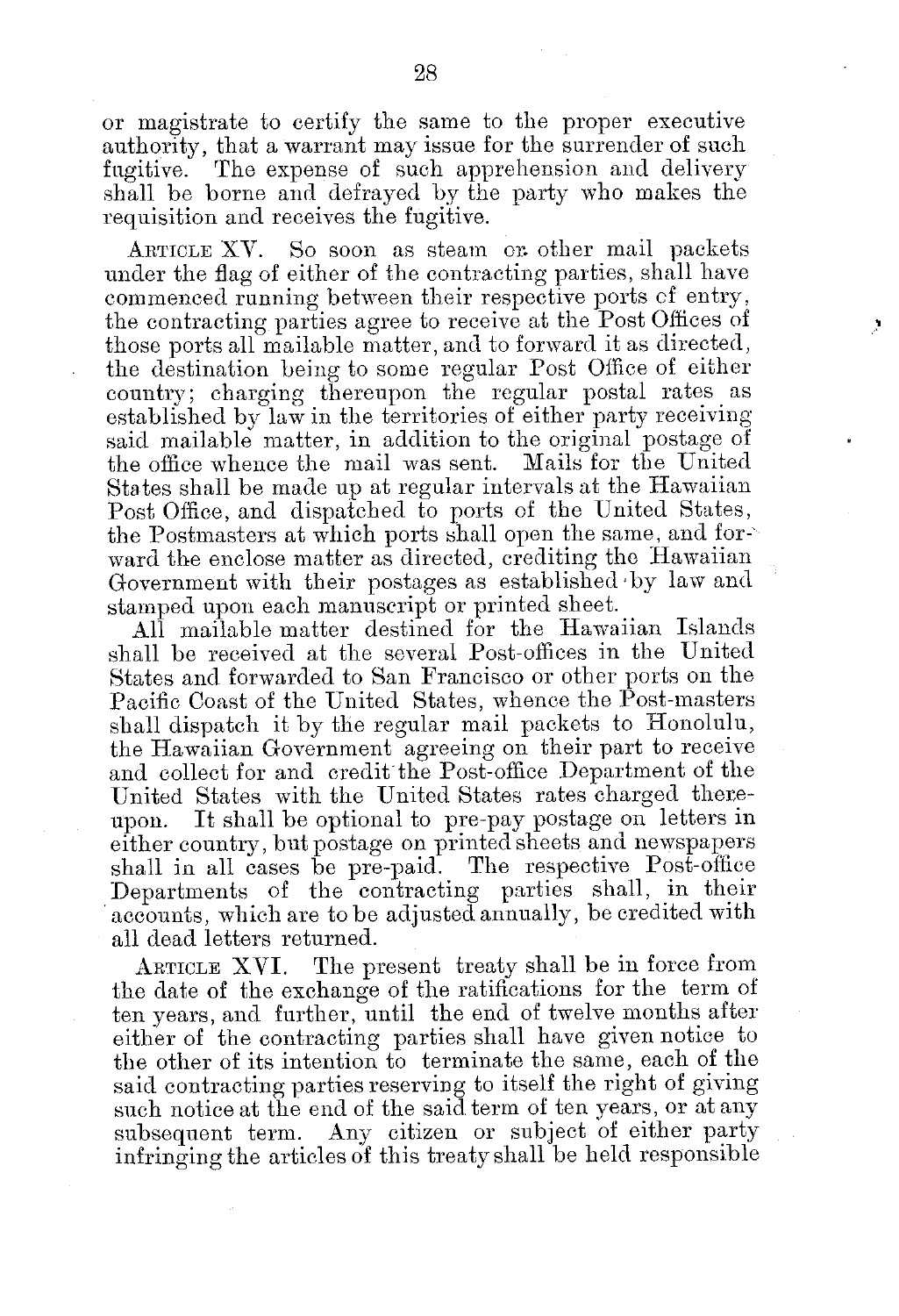for the same, and the harmony and good correspondence between the two governments shall not be interrupted thereby,, each party engaging in no way to protect the offen- der or sanction such violation.

ARTICLE XVII. The present treaty shall be ratified by the President of the United States of America, by and with the advice and consent of the Senate of the said States, and by His Majesty the King of the Hawaiian Islands, by and<br>with the advice of His Privy Council of State, and the ratifications shall be exchanged at Honolulu within eighteen months from the date of its signature, or sooner if possible.

In witness whereof, the respective Plenipotentiaries have signed the same in triplicate, and have thereto affixed their<br>Seals. Done at Washington in the English language the Done at Washington, in the English language, the twentieth day of December, in the year One Thousand Eight Hundred and Forty-nine.

| (Seal.) | JOHN M. CLAYTON.      |
|---------|-----------------------|
| (Seal.) | JAMES JACKSON JARVES. |

\*> And, Whereas, we have carefully examined all the points and articles thereof, by and with the advice of Our Privy going Treaty, and We do confirm and ratify the same, in the most effectual manner, promising on Our faith and word as King, for Us and Our successors, to fulfill and observe it, faithfully and scrupulously in all its clauses.

In faith of which We have signed this ratification with Our own hand, and have affixed thereto the great seal of Our Kingdom.

Given at Our Palace at Honolulu, this nineteenth day of August, in the Year of our Lord, One Thousand Eight Hundred and Fifty, and in the twenty-fifth of Our reign.

## (Seal.) **KAMEHAMEHA.**

Keoni Ana.

By the King and the Premier.

## E. C. WYLLIE,

Minister of Foreign Eelations.

Exchange of Eatieications.—We, the undersigned, Eobert Crichton Wyllie, Minister of Foreign Relations of His Majesty the King of the Hawaiian Islands, and Charles Bunker, Consul of the United States for Lahaina, having been authortions of the Treaty of Friendship, Commerce and Navigation